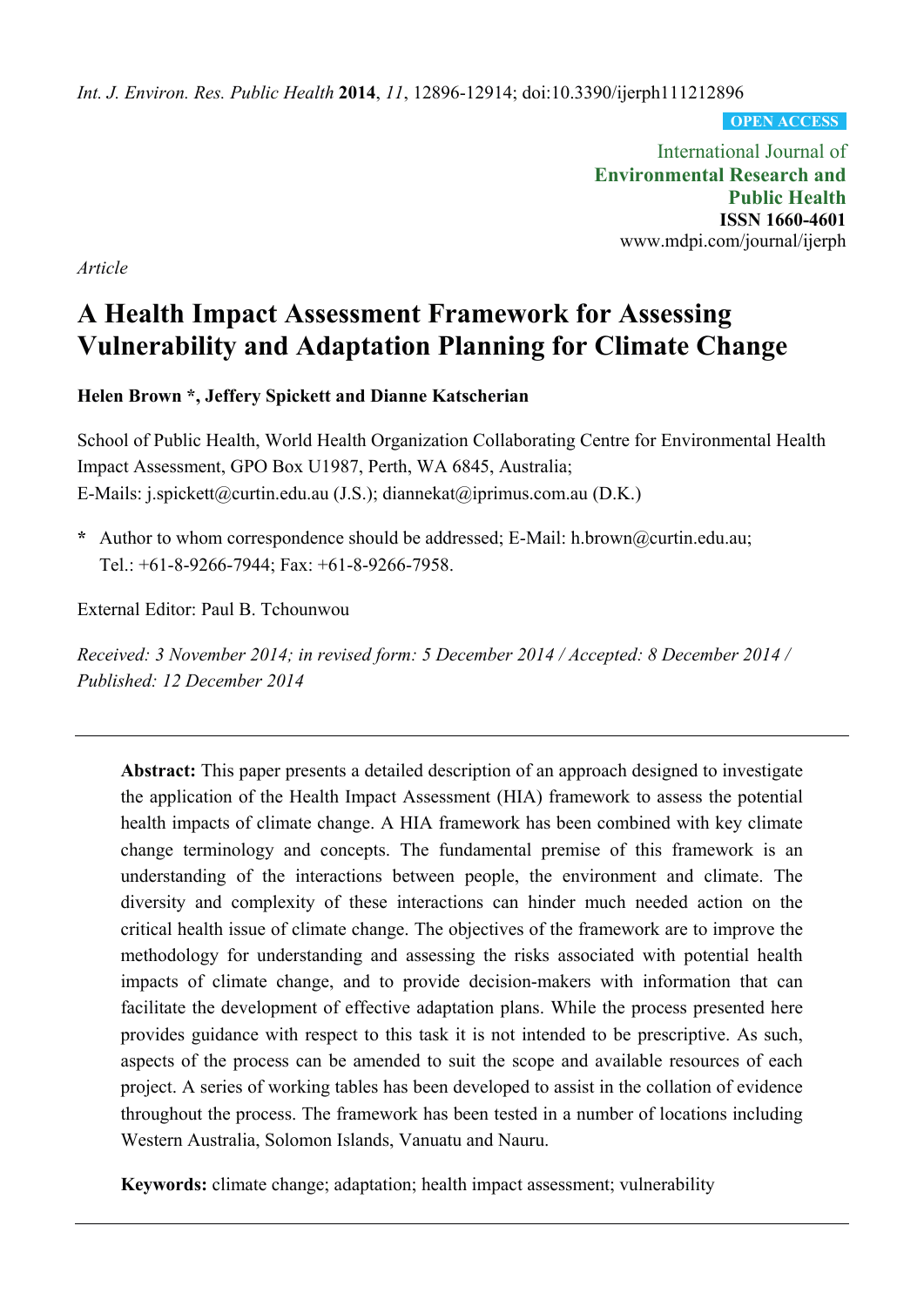#### **1. Introduction**

Human health and well-being are inextricably linked to climate via a large number of environmental, social and economic variables [1,2]. It is clear that change to temperature, rainfall, extreme events and sea-level will have impacts on health and that current strategies to address these may prove ineffective. Without appropriate adaptation, risks to the health and well-being of billions of people will increase [3].

The scope and extent of climate-related health impacts will be strongly influenced by location and it is paramount that strategies to adapt to climate change are formulated at the national, regional and local level. The complexity and size of this task, as well as high levels of uncertainty and incomplete evidence, present an incredible challenge [4,5]. Nevertheless, it is clear that such an undertaking is necessary to ensure that we are properly prepared for the impacts imposed by climate change now and in the future.

The World Health Organisation defines Health Impact Assessment (HIA) as "a combination of procedures, methods and tools by which a policy, programme or project may be judged as to its potential effects on the health of the population, and the distribution of those effects within the population" [6]. Despite differences in the form of HIAs, a general consensus has emerged regarding the procedural steps [7,8]. HIA has been acknowledged as a valuable tool for identifying and assessing the multiple pathways that link climate change to human health [9–11].

In addition to the procedural steps typically used in HIA, the framework presented here includes practical tools that have been developed to provide guidance on the specific issue of climate change. The framework also incorporates climate change terminology and concepts. This guidance should encourage stakeholders to tackle what may otherwise seem a daunting task. In addition, the framework and working tables enable a comparison of findings between locations and periodic updating of assessments.

# **2. The Process**

An overview of the process, based on a Health Impact Assessment (HIA) framework, is provided in Figure 1. The process requires the establishment of a Project Team and the active involvement of expert stakeholders from health and other sectors during three workshops. A series of working tables have been created to assist with various tasks within each step of the process. This paper provides a brief outline of each step and examples of the working tables completed as part of a HIA of climate change in Western Australia (WA) [10,12]. Application of the framework in several locations has led to the development of guide entitled "Climate Change, Vulnerability and Health: A Guide to Assessing and Addressing the Health Impacts" which provides additional examples [13].

#### *2.1. Step 1—Scoping*

The scoping step establishes and identifies the key concepts of the project including; clear administrative procedures; a preliminary consideration of links between climate change and determinants of health and; factors affecting vulnerability to climate-related health effects. This step includes: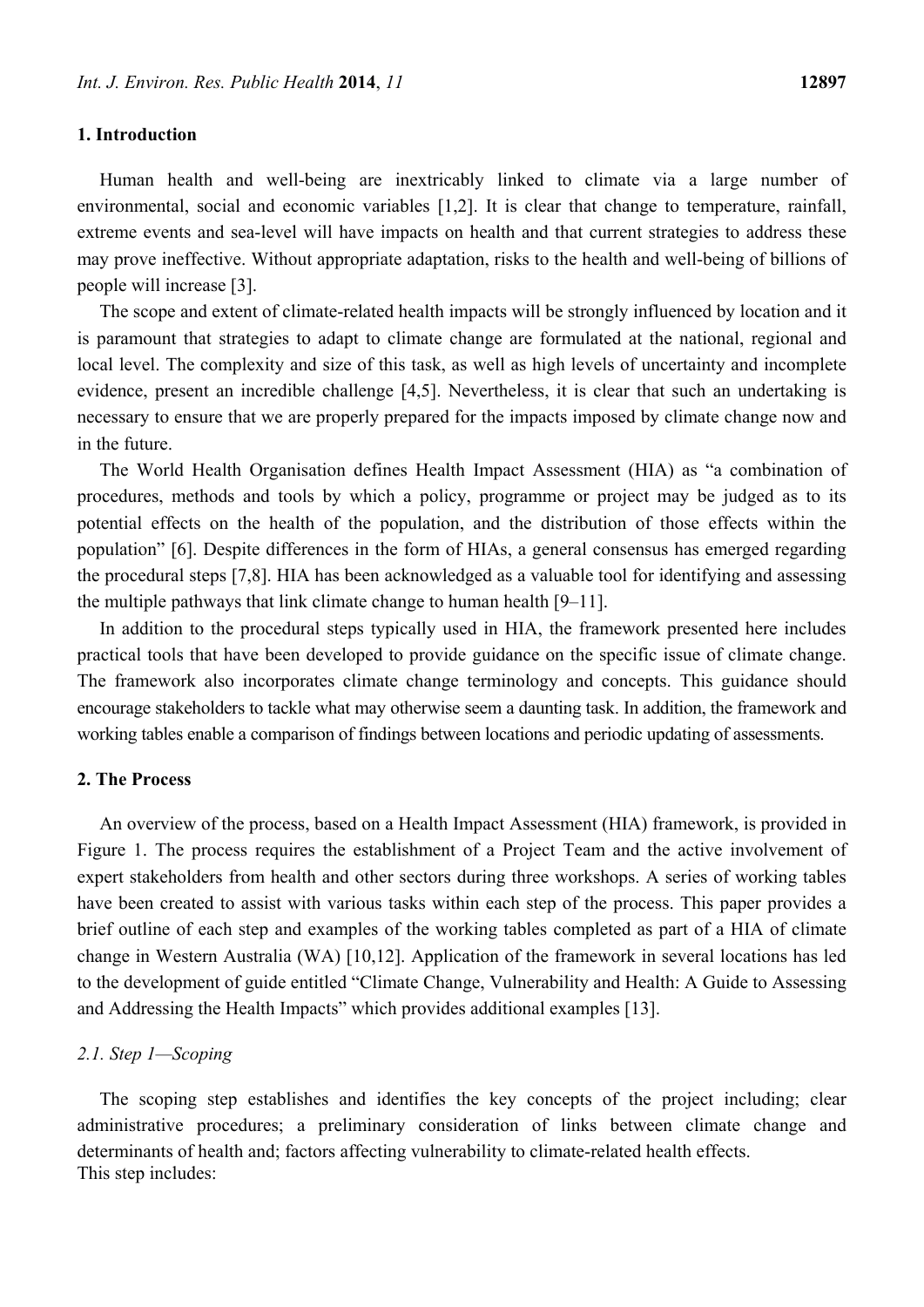- the establishment of the Project Team and Terms of Reference
- development of a communication strategy
- development of a stakeholder engagement strategy

**Figure 1.** HIA framework for climate change vulnerability and adaptation assessment.



The Terms of Reference for the Project Team should establish the key factors for consideration such as:

- a shared understanding of the definition of health and of climate-related health impacts
- spatial and temporal boundaries of the HIA
- roles and responsibilities of members
- decision making processes within the Team including agreement on methodologies for the project
- resource requirements (e.g., funding, time, budgets, staff)
- time lines for activities
- final output (e.g., recommendations for decision makers)

Working table 1 (Table 1) lists variables potentially affected by climate change that can affect human health and well-being. The table categorises the potential health impacts into eight main groups and is based on the WHO definition of health as "a dynamic state of complete physical, mental and social wellbeing and not merely the absence of disease or infirmity" [14]. This step helps to establish a common understanding amongst the Project Team of the range of potential health impacts that may be considered during the process. It is likely that resources may not enable a full consideration of all listed impacts or that some impacts may not be relevant for specific locations. The Project Team will already have an indication of the climate-related impacts of most concern for the population being considered and this may result in a short-list of impacts to be considered in the HIA.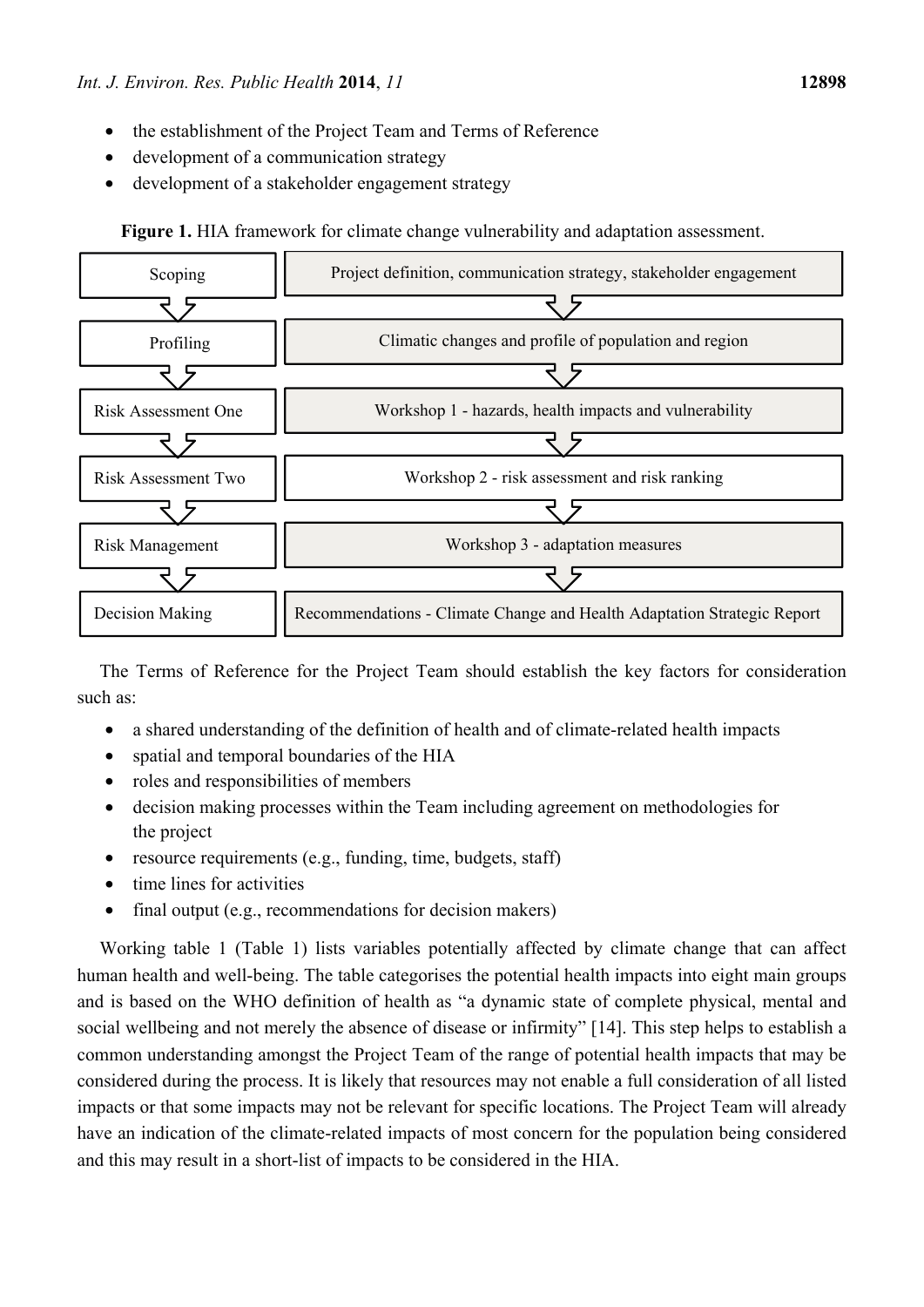**Table 1.** Working table 1: Potential health-related impacts to consider.

| <b>Direct Effects of Extreme Climate Events</b>                                                                                                                                                                                                                                                                     |                                                                                                                                                                                                                                                         |
|---------------------------------------------------------------------------------------------------------------------------------------------------------------------------------------------------------------------------------------------------------------------------------------------------------------------|---------------------------------------------------------------------------------------------------------------------------------------------------------------------------------------------------------------------------------------------------------|
| Physical Injury/Death from extreme climate events<br>п                                                                                                                                                                                                                                                              |                                                                                                                                                                                                                                                         |
| <b>Indirect Effects of Climate Change</b>                                                                                                                                                                                                                                                                           |                                                                                                                                                                                                                                                         |
| <b>Environmental factors</b><br>Air quality<br>Water quality<br>Soil quality<br>п<br>Food contamination<br>Pathogens<br>Vector-borne disease factors /Vermin<br>Broader environmental issues $(CO2)$<br>п<br>emissions)<br>Food Production—crops and animals<br>п<br>Visual amenities (green space, coastline)<br>п | <b>Ecological factors</b><br>Loss of habitat<br>Impacts on plant diseases, pests, weeds<br>Physical changes to land—coastline,<br>٠<br>rivers, erosion, landslides<br>Changes to groundwater levels<br>■<br>Flora and fauna-change in distribution<br>ш |
| Socio-economic factors<br>Employment<br>Occupational health and safety<br>Social networks<br>Local business<br>■<br>Economic issues<br>Crime<br>Housing<br>п<br>Population changes                                                                                                                                  | <b>Psychosocial factors</b><br>Mental health—control over life, stress,<br>٠<br>anxiety<br>Community well-being<br>п<br>Social conflict<br>٠                                                                                                            |
| <b>Lifestyle factors</b><br>Exercise<br>Diet<br>Health behaviour<br>п<br>Alcohol/drugs<br>п                                                                                                                                                                                                                         | <b>Technological factors</b><br>Accidents (mechanical, chemical, etc.)<br>Fire, explosions<br>٠<br>Waste treatment<br>٠                                                                                                                                 |
| <b>Services</b><br>Resource availability<br>п<br>Access to emergency services<br>Routine access to health services<br>(primary/secondary)<br>Routine access to other services (schools,<br>shops, transport)                                                                                                        | Insert other factors as required                                                                                                                                                                                                                        |

# 2.1.1. Vulnerability

Vulnerability is defined as "the degree to which a system is susceptible to or unable to cope with, adverse effects of climate change" [15]. In terms of HIA, vulnerability is strongly linked to the principle of equity [8,16]. An understanding of vulnerability helps to ensure that adaptation strategies target vulnerable groups and reduce potential inequities with respect to the health burden of climate change [17].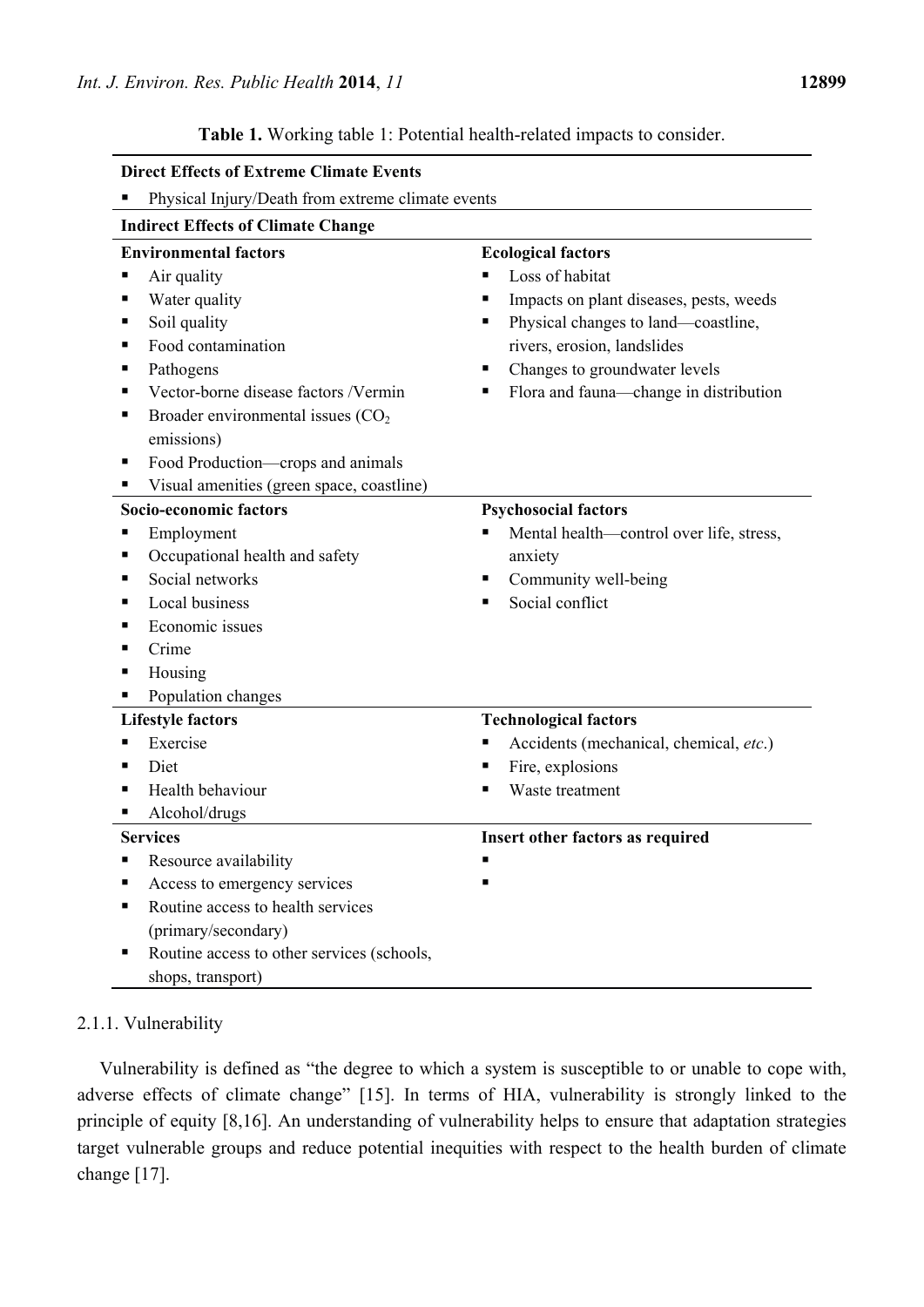Exposure, sensitivity and adaptive capacity are the three fundamental elements that contribute to overall vulnerability and it is critical that the Project Team and stakeholders have a shared understanding of these elements [14]. The pathway between a climatic variable and the subsequent health impact often involves multiple steps and vulnerability can manifest at any point in that pathway [18].

Understanding the health impact pathway is a powerful tool for identifying points of vulnerability as well as opportunities for adaptation. For example, vulnerability to health effects of heatwaves can stem from; differences in exposure patterns based on occupational and social variables; the sensitivity of individuals to extreme heat; the capacity of the energy sector to meet peak demand during heatwaves and; differences in community and individual capacity to implement adaptation strategies.

There are multiple factors that affect the three main elements of vulnerability [12]. It is recommended that vulnerability is considered in terms of regional, economic, social and infrastructure aspects. An early understanding of the elements influencing vulnerability highlights the importance of collaboration between multiple sectors and helps to inform the communication and stakeholder engagement strategies.

#### 2.1.2. Communications and Stakeholder Engagement Strategies

Development of a communications strategy should enable members of the Project Team to communicate activities, reduce the potential for disagreement and enhance participation of stakeholders in workshops and other activities. The strategy should also consider the different forms of communication for both internal and external stakeholders and establish key responsibilities, reporting requirements and deadlines over the course of the project.

Stakeholder engagement is critical as many of the potential health impacts are linked to effects that occur outside the jurisdiction of the health sector. The stakeholder engagement strategy is based on seven key steps as developed by the Department of Health in Western Australia [19]. The list of potential health impacts in working table 1 and an understanding of vulnerability help to guide the stakeholder engagement strategy. The fundamental issues for consideration are incorporated in working table 2 but for the purposes of this paper are listed below:

- Who should take responsibility for consultation?
- Who are the key stakeholder groups at the national, regional and local level?
- How are the needs of and consultation with vulnerable groups to be addressed?
- Can representation for the needs of particular groups be obtained and is this useful?
- What should the outcomes of the consultation be used for?
- Are there different timeframes required for consultation, communication and dissemination of information?

## *2.2. Step 2—Profiling of Climate, Region and Population*

The profiling step is undertaken by the Project Team and involves; the collection of background information on climate change; key characteristics of the natural and built environment and; demographic and baseline data on the health status of the population and existing health services. The extent of this data will be influenced by the decisions made during the scoping phase.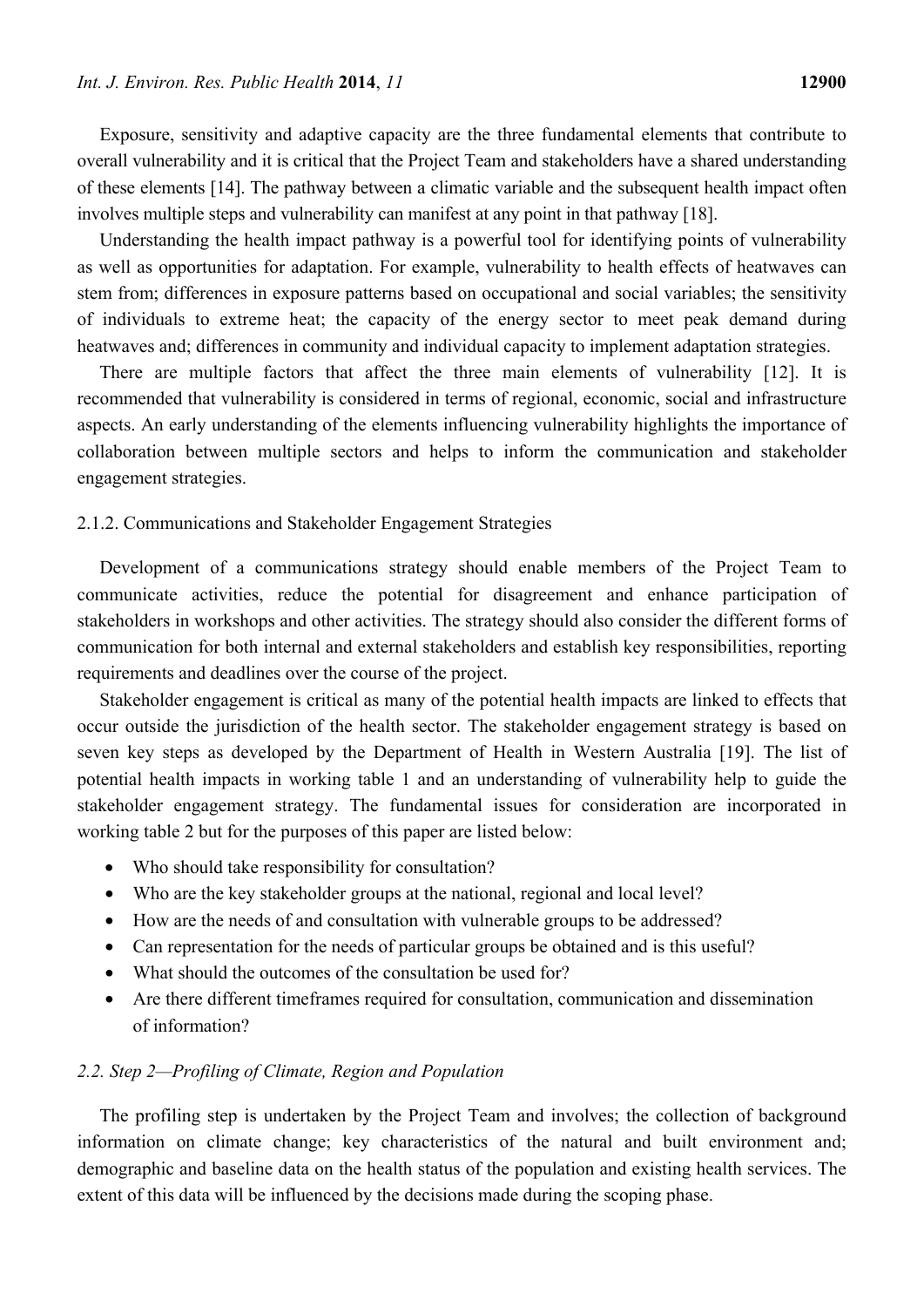Information on potential climate changes for the location and chosen timeframe is sourced from government departments, meteorological services and other publically available sources such as IPCC reports. Previous Project Teams have selected the year 2030 or 2050 however this can be amended to suit the specific project [12,20–22]. The basic climate data should include projections for:

- Gradual changes—temperature, rainfall and sea level
- Extreme climatic events—Heat waves, cold snaps, tropical cyclones, storm surges, floods, droughts and bushfires

Basic characteristics of the natural or built environment that make areas more vulnerable to certain health impacts should also be included (e.g., vulnerability of low-lying coastal areas to sea-level increase or urban areas to extreme heat). An understanding of basic population demographics such as age distribution and life expectancy should be included to identify vulnerable groups. The current health status and leading causes of mortality and morbidity, particularly in relation to existing climate-sensitive diseases such as malaria and asthma, should be compiled. Key information from the scoping and profiling steps should be provided to the stakeholders.

## *2.3. Step 3—Risk Assessment One*

Risk assessment aims to: (i) identify variables with links to health that may be affected by climate and; (ii) establish the extent and type of health impacts that may occur as a result of the climate-related changes in the selected scenario. These steps are conducted in two separate workshops. As discussed previously, the range of climate-related hazards to consider can be determined during the scoping phase.

### Step 3—Workshop 1

Workshop 1 is typically held over a day and includes stakeholders from a broad range of sectors including health, emergency services, environment, indigenous affairs, planning, housing, development, water, energy, transport, and agriculture. The main output of the day is the completion of working tables 3–5.

### Hazard Identification

The identification of potential climate-related health hazards is guided by three main categories:

- Biophysical—air, water, food. Includes environmental-related illness related to air, water and food quality and vector-borne diseases
- Social—economy, lifestyle, housing, workforce, population displacement, psychosocial factors and community services
- Infrastructure –energy, transport, built environment, telecommunications, water, waste

Participants are assigned to groups based on their area of expertise. Group size of 6–8 is recommended. If numbers permit, more than one group can be formed for each category or the different elements of each category can be divided. Each group identifies the health-related hazards in their category associated with the climate projections outlined in the Profiling step. Although the categories help to focus discussion it is likely that overlap between categories will occur. Examples of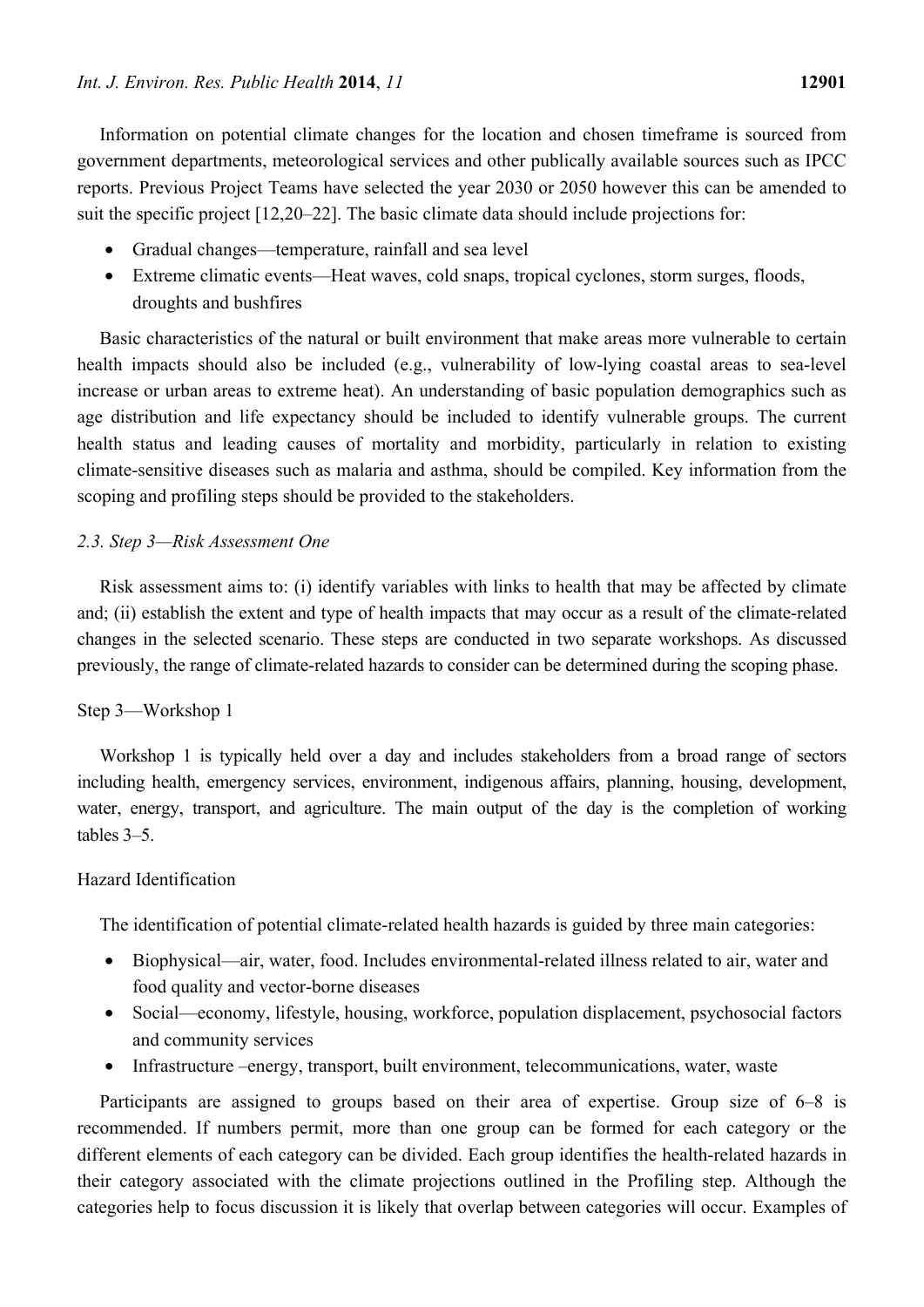climate-related hazards for the Biophysical category have been combined in Table 2, but during the workshop a separate sheet is provided for each of the climatic variables (*Sheets 1 to 4*) [12].

|                                    | <b>Biophysical Category</b>                                      |  |  |  |  |
|------------------------------------|------------------------------------------------------------------|--|--|--|--|
| <b>Climatic Variable</b>           | <b>Insert List of Relevant Health-Related Hazards</b>            |  |  |  |  |
| <b>Temperature</b> (Sheet 1)       | Ground-level ozone likely to increase with higher                |  |  |  |  |
|                                    | summer temperatures                                              |  |  |  |  |
| <b>Rainfall</b> ( <i>Sheet 2</i> ) | Reductions in rainfall—reduced water quality, water stress.      |  |  |  |  |
| Sea-level (Sheet 3)                | Mosquito breeding sites may be affected                          |  |  |  |  |
| <b>Extreme Events (Sheet 4)</b>    | Heatwaves—direct heat-related effects, air quality               |  |  |  |  |
|                                    | Bushfire—air quality, potential contamination of water supplies, |  |  |  |  |
|                                    | impact on food production                                        |  |  |  |  |

**Table 2.** Working table 3: Potential climate-related hazards.

With four sheets per category, at least 12 working tables are completed. This step typically takes a few hours and many climate-related hazards are identified. At the end of the session each group reports their key findings in a plenary session. This step ensures that participants are aware of information from other groups that may have relevance for subsequent discussions across other categories.

#### Health Impacts and Vulnerability Assessment

The second part of the workshop utilises the information recorded in working table 3. The potential environmental hazards identified by the Biophysical, Social and Infrastructure groups are transferred to working table 4. The direct and indirect health impacts that may occur as a result of these hazards are identified and the factors influencing vulnerability to each health effect are discussed. The key elements of exposure, sensitivity and adaptive capacity, as well as the suggested categories (regional, economic, social and infrastructure) are used to guide the discussion. An understanding of the health impact pathway is critical in this step and must be underpinned by an appropriate level of knowledge and expertise of the workshop participants. Examples of responses in the Biophysical category related to temperature increase and heatwaves are provided in Table 3.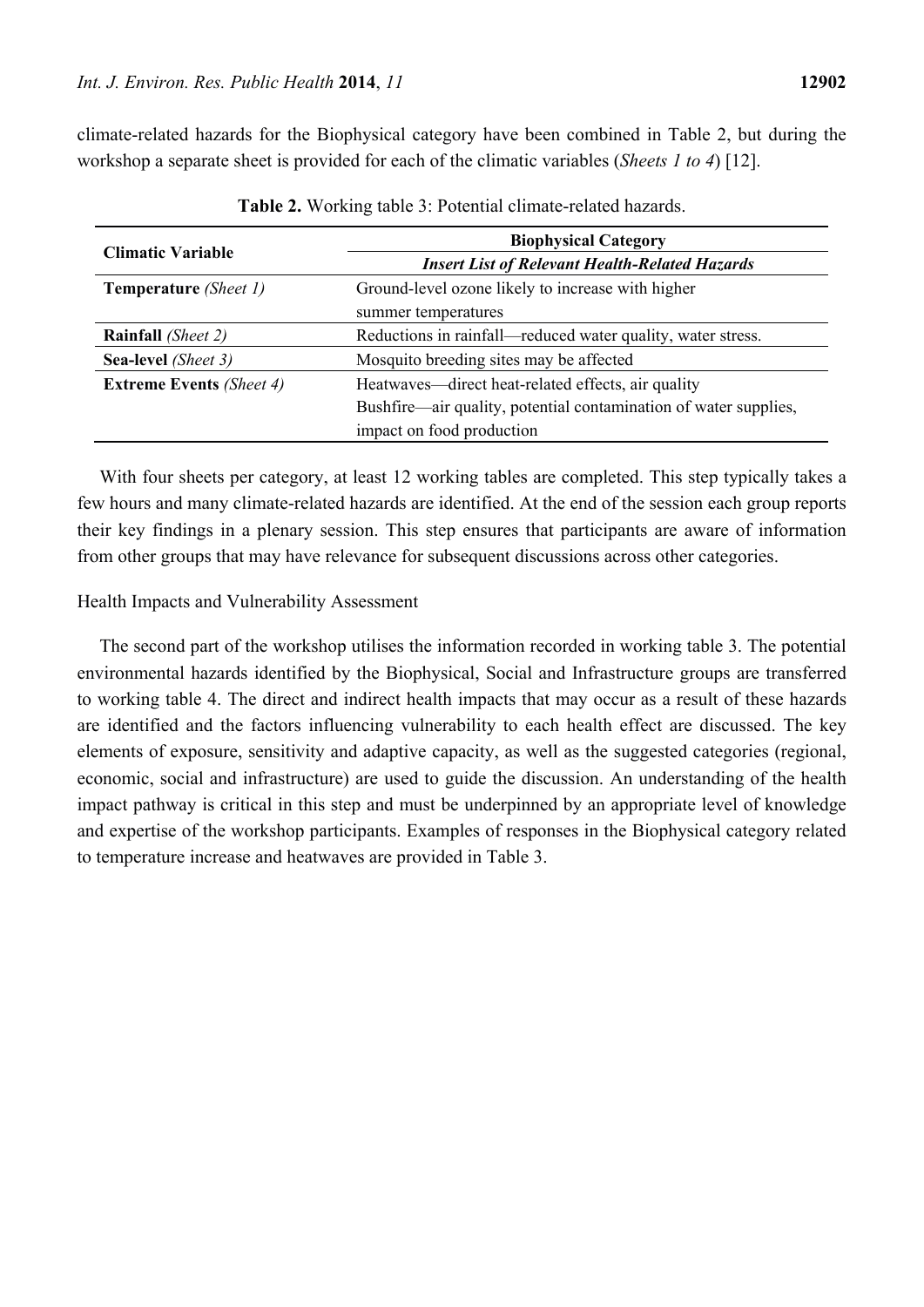| <b>Health Hazards &amp; Impacts</b><br><b>Climate</b><br>Variable |                                                     |                                                                                                                               |                                                                                                                                                                                    | Vulnerability<br>(Exposure, Sensitivity, Adaptive Capacity)                                                                                                                                            |                                                                                                                                                                                   |                                                                                                                                                                      |                                                                                                                                                                           |  |
|-------------------------------------------------------------------|-----------------------------------------------------|-------------------------------------------------------------------------------------------------------------------------------|------------------------------------------------------------------------------------------------------------------------------------------------------------------------------------|--------------------------------------------------------------------------------------------------------------------------------------------------------------------------------------------------------|-----------------------------------------------------------------------------------------------------------------------------------------------------------------------------------|----------------------------------------------------------------------------------------------------------------------------------------------------------------------|---------------------------------------------------------------------------------------------------------------------------------------------------------------------------|--|
| Gradual<br><b>Changes</b>                                         | <b>Hazards</b><br>(Tansfer from<br>working table 3) | <b>Health Impacts</b><br>Direct & indirect                                                                                    | Regional                                                                                                                                                                           | Economic                                                                                                                                                                                               | Social                                                                                                                                                                            | Infrastructure                                                                                                                                                       |                                                                                                                                                                           |  |
| <b>Temperature</b><br><i>increase</i>                             | Ground-level<br>ozone likely<br>to increase         | Respiratory and cardio-<br>vascular effects,<br>including increase in<br>mortality,<br>hospitalisations and<br>doctor visits. | Exposure likely to<br>be higher in urban<br>areas                                                                                                                                  |                                                                                                                                                                                                        | Exposure tends to be<br>higher outdoors $\rightarrow$<br>lifestyle and<br>occupational factors<br>may increase<br>exposure.                                                       | Flow-on effects to<br>health sector. May<br>be heightened<br>during heatwaves.                                                                                       | Link between ozone<br>levels and temperature,<br>and health effects of<br>ozone exposure are<br>well-established.                                                         |  |
|                                                                   | Increase in<br>aeroallergens                        | Asthma                                                                                                                        |                                                                                                                                                                                    |                                                                                                                                                                                                        | Sensitive groups-<br>existing respiratory<br>conditions,<br>including asthma.                                                                                                     |                                                                                                                                                                      | Effect on aeroallergens<br>is complex<br>and uncertain.                                                                                                                   |  |
| <b>Extreme</b><br><b>Events</b><br><b>Heatwayes</b>               | Exposure to<br>extreme heat                         | Heat-related illnesses                                                                                                        | Areas with higher<br>temperatures.<br>Urban areas due<br>to urban heat<br>island effect.<br>Higher proportion<br>of sensitive<br>groups in some<br>regions (elderly,<br>isolated). | Low income<br>groups-lower<br>adaptive capacity and<br>affected more by<br>energy costs incurred<br>during heatwaves.<br>Food producers who<br>may face crop losses,<br>possible impact<br>on tourism. | Elderly, isolated, pre-<br>existing medical<br>conditions.<br>Low adaptive<br>capacity-low income<br>groups, homeless<br>Higher exposure-<br>certain occupations<br>or lifestyles | Power cuts caused<br>by high levels of<br>peak demand.<br>Damage to transport<br>systems. Flow on<br>effects to industry.<br>Increased demand<br>on health services. | Link between exposure<br>to heat and health is<br>well-established.<br>Possible synergistic<br>effects of exposure to<br>heat and air pollutants<br>should be considered. |  |

**Table 3.** Working table 4: Health impacts of biophysical category.

Excerpts from [12].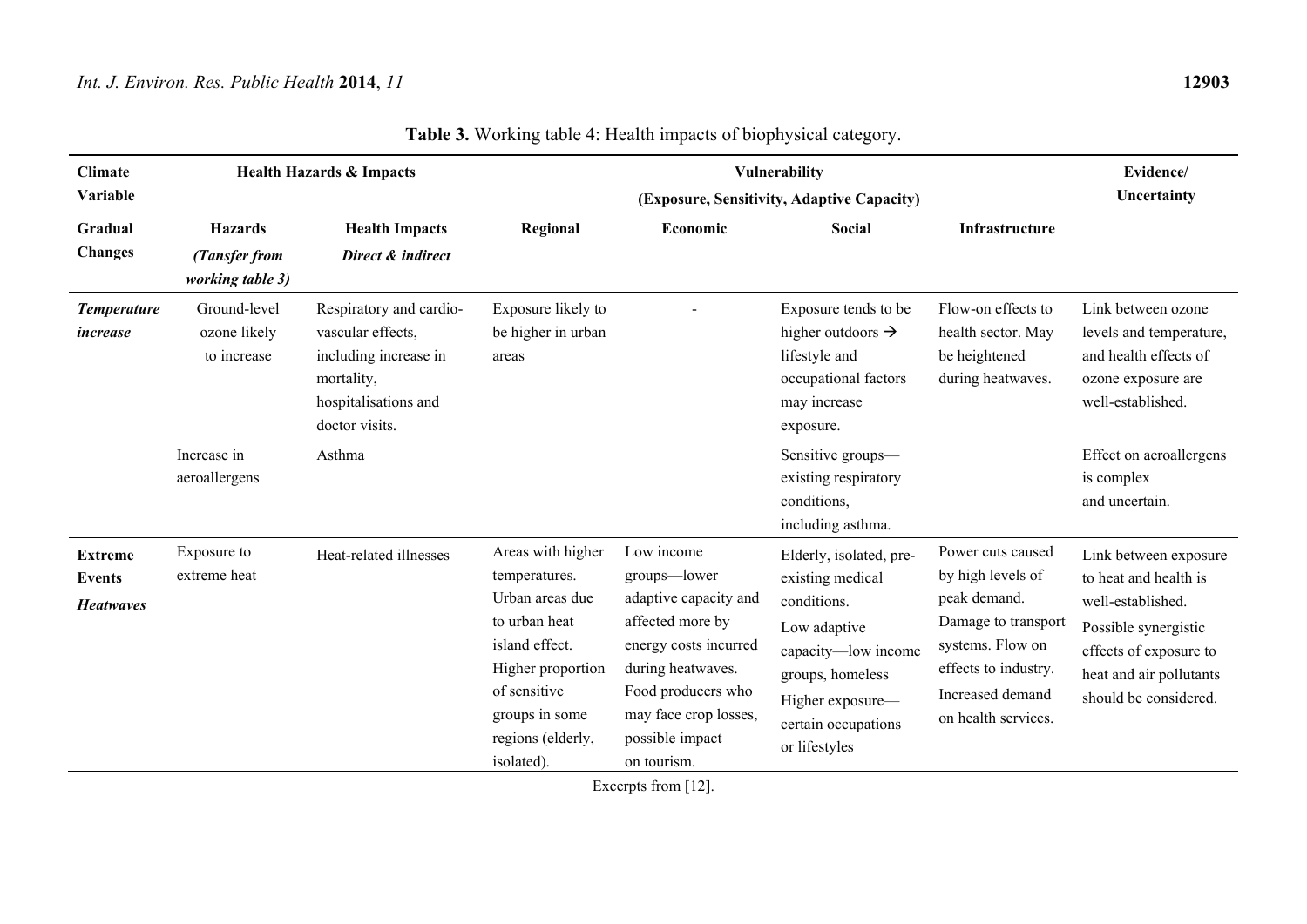## Current Management Practices and Limitations

Current management practices for each of the health impacts in working table 4 are recorded in working table 5 (Table 4). It may also be useful to record brief notes in this table during the previous step as current management actions are often mentioned at that point. The group considers the effectiveness of these responses for the selected year taking into consideration climate change projections and other major demographic changes.

| <b>Impact Type</b>  | <b>Current Management</b> | <b>Potential Limitations in 2030</b>            | <b>Sector Column</b> |
|---------------------|---------------------------|-------------------------------------------------|----------------------|
|                     | <b>Practices</b>          |                                                 |                      |
| Air quality-        | Air Quality               | Air Quality Management Plan requires updating   | Environment          |
| range of            | Management Program        | Lack of resources                               | Health               |
| respiratory effects | Medical treatment         |                                                 | Transport            |
| Heatwayes -         | <b>State Emergency</b>    | More extreme events—will be more demand         | Emergency            |
| Direct heat-related | Management                | Ageing population—larger vulnerable group       | Services.            |
| effects             | Committee                 | Lack of specific heat-wave response plan        | Health.              |
|                     | All West Australian       | Lack of preparedness/education especially in    | Energy,              |
|                     | Reducing Emergencies      | remote indigenous communities                   | Indigenous Affairs   |
|                     | (AWARE)                   | Impact of energy blackouts on vulnerable groups |                      |

**Table 4.** Working table 5: Current management practices and limitations.

Excerpts from [12].

The volume of information obtained from Workshop 1 is substantial. Post-workshop, the Project Team is collates the information and confirms key sources of evidence. This is likely to involve ongoing collaboration with stakeholders and in some cases further data collection from local health services or the literature. A summary of Workshop 1 outcomes should be disseminated to all participants, who are given an opportunity to provide further comments prior to the second workshop.

# *2.4. Step 4—Risk Assessment Two: Workshop 2*

The objective of Workshop 2 is to ascertain the level of risk associated with the health impacts identified in the first workshop. This is typically a half-day workshop with fewer participants who are selected for their expertise in health risk assessment. Prior to the workshop, the Project Team sorts the impacts from working table 4 into eight categories listed below [12,20]. These impacts are recorded in working table 6.

- Extreme Events
- Temperature Increase and Related Changes
- Water-borne Disease and Water Quality
- Vector-borne diseases
- Air Quality
- Food-borne diseases
- Food Production
- Social Impact/Community Lifestyle—e.g., Dislocation, Mental Health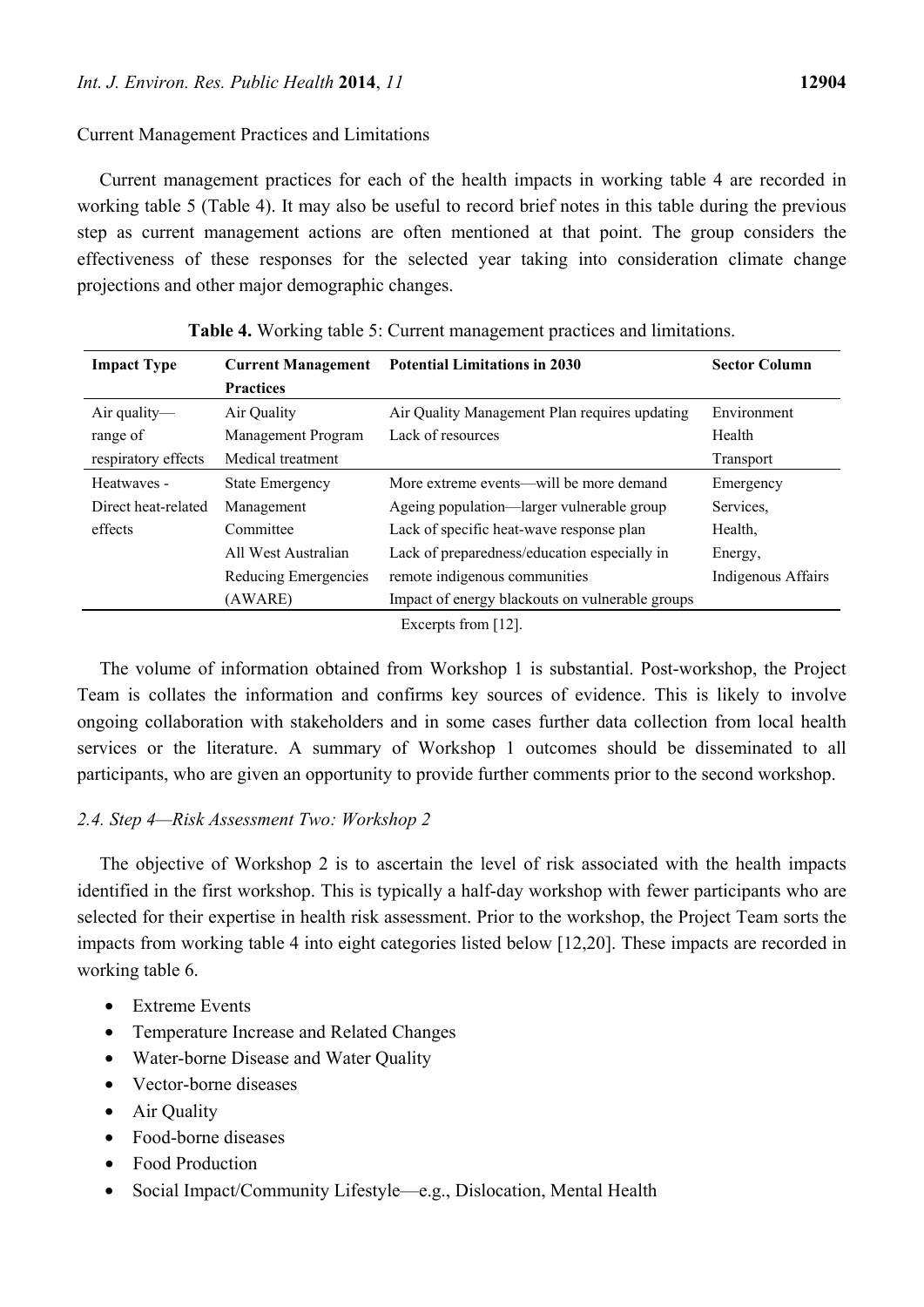Health sector participants (who are likely to have attended the first workshop) are assigned to a group that considers one or more of the above categories. Participants should be provided with the Workshop One summary, a copy of the working table 6 that their group will complete and a description of the risk assessment process. An outline is provided below, but readers are referred to the full guidelines for a complete description [13].

The health consequences of each impact and the likelihood of them occurring are assessed using a predetermined scale. The level of risk is determined by entering the consequence and likelihood rankings into a risk assessment matrix. The assessment requires expert judgement based on the available evidence and assumes that decisions regarding the level of risk are based on:

- the climate change projections and year as outlined by the Project Team
- a consideration of current management practices for each health impact
- the level of excess or additional risk linked to climate change

Health consequences are assessed using a five level qualitative scale based on the severity and extent of the impact. If sufficient evidence is available it is possible that a quantitative assessment can be undertaken. In this case, readers are referred to other sources for quantitative health consequence scales [22,23]. The likelihood of consequences occurring also uses a 5 level scale based on previously published likelihood scales developed for climate change assessments [24].

Each group discusses the evidence and comes to an agreement with respect to the consequence and likelihood levels, recording the rationale used. If consensus is not possible this is noted. The risk level is determined from a simple 5x5 risk assessment matrix with risk levels ranging from low to extreme. Table 5 provides several examples from the Extreme Events group in the Western Australian study [12].

| Impact           | Consequence  | Likelihood             | <b>Risk</b> | <b>Rationale/Further Evidence.</b>                            |
|------------------|--------------|------------------------|-------------|---------------------------------------------------------------|
| Heat-related     |              |                        |             | Strong evidence of link between heatwaves and health.         |
|                  |              |                        |             | Studies indicate increase in multiple heat-related fatalities |
| health effects   | Catastrophic | Very Likely<br>Extreme |             | due to climate change in Perth in 2030 [25].                  |
| during           |              |                        |             | Ageing population will increase size of                       |
| heatwayes        |              |                        |             | vulnerable population.                                        |
|                  |              |                        |             | Drier and hotter conditions in WA are likely to increase risk |
|                  |              |                        |             | of fires. Possible fatalities and injuries, exposure to high  |
| <b>Bushfires</b> | Very High    | Likely                 | High        | particulate levels, significant psychosocial and              |
|                  |              |                        |             | socioeconomic costs. Vulnerable populations—bushfire          |
|                  |              |                        |             | prone areas, South-West WA.                                   |

|  |  |  |  |  | Table 5. Working table 6: Risk assessment table for extreme events. |  |  |  |  |
|--|--|--|--|--|---------------------------------------------------------------------|--|--|--|--|
|--|--|--|--|--|---------------------------------------------------------------------|--|--|--|--|

The risk rankings are compiled, health impacts sorted from the highest to the lowest level of risk and collectively discussed in a plenary session. Given the qualitative nature of the assessment, it is possible that a comparison of risk levels from different groups may identify apparent anomalies in the final risk ranking. In these cases, the evidence is compared, and any final adjustments to risk ranking are made.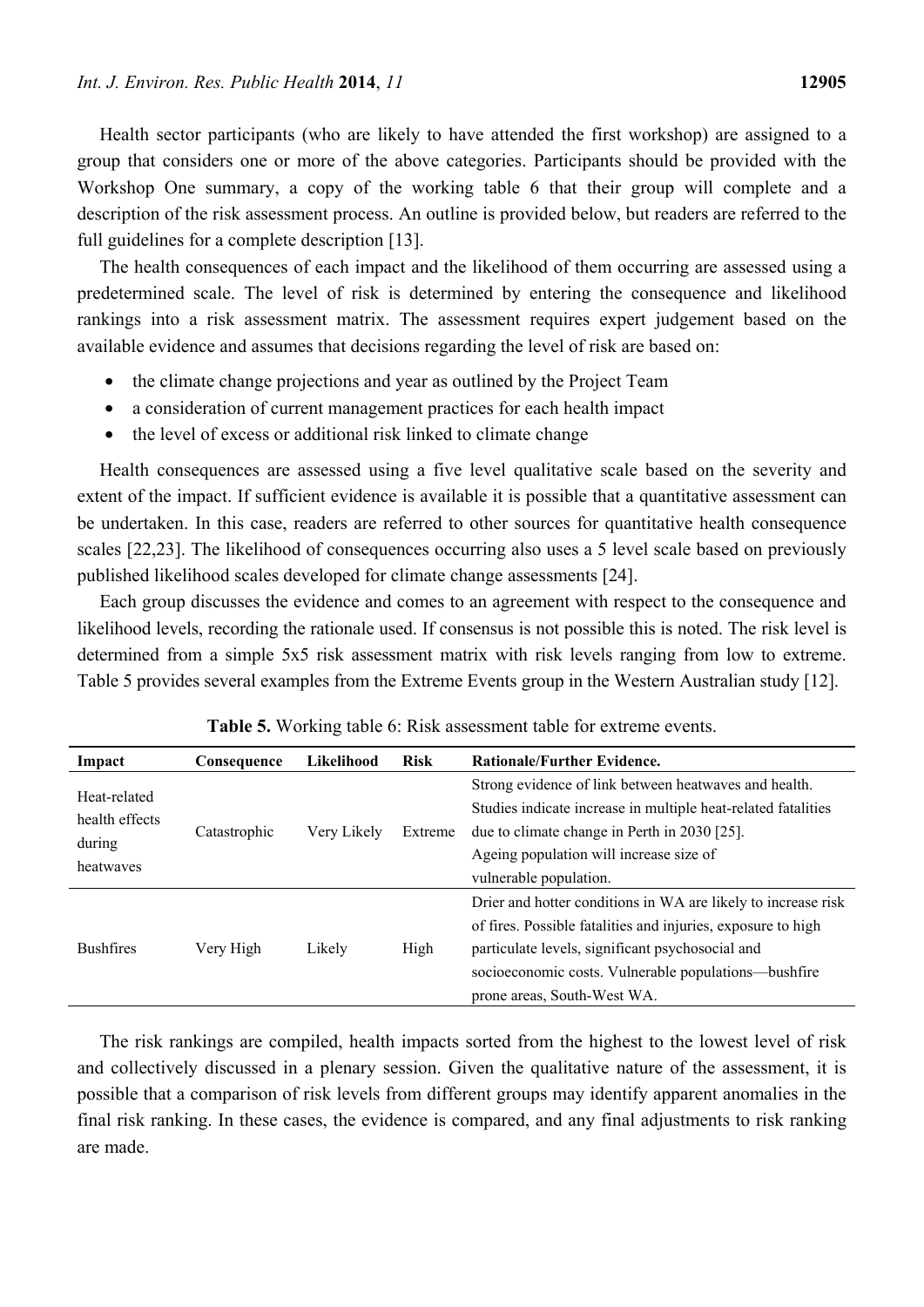### *2.5. Step 5—Risk Management or Adaptation*

The risk management step of HIA is also referred to as adaptation, as this term is routinely used in relation to management of climate change impacts. The Project Team collates all of the information from Workshop 2 and the final list of risk levels. As shown in Table 6, descriptions of management actions for each risk level, including the level of community acceptability, helps to determine which impacts will be carried through to final workshop [21]. For example it may be determined that subsequent steps will only consider health impacts assessed as a high or extreme risk.

| <b>Risk Levels</b> | <b>Description of Management Action</b>                                                 |
|--------------------|-----------------------------------------------------------------------------------------|
|                    | Risks require urgent attention at the most senior level and cannot simply               |
| Extreme            | be accepted by the community                                                            |
| High               | Risk are the most severe that can be accepted by the community and need planned action  |
| Medium             | Risks can be expected to be part of normal circumstances but maintained                 |
|                    | under review by appropriate sectors                                                     |
|                    | Risks will be maintained under review but it is expected that existing controls will be |
| Low                | sufficient and not further action will be required to treat them unless they            |
|                    | become more severe                                                                      |

**Table 6.** Management of climate-sensitive health risks.

#### Workshop 3—Adaptation Measures

This step is conducted in a final half-day or full day workshop. The Project Team must ensure that participants include those with the knowledge to identify appropriate adaptation measures and to influence decision-making with respect to such measures. Participants are provided with an overview of first two workshops and a summary of the final workshop format prior to attending.

Participants are assigned to groups focusing on one or more of the eight categories from Workshop 2 as well as an additional category of "General Principles and Adaptation Measures". Groups consider a list of potential adaptation strategies compiled prior to the workshop and also identify additional strategies relevant to their setting. The current status of each strategy in the study area is rated as: A—adequate; I—inadequate; D—developing and/or; N—Not in place. An example is provided in Table 7. This rating includes a consideration of vulnerability for each impact. Participants provide suggestions on how current management strategies can be upgraded or implemented and identify the sectors that are likely to be involved.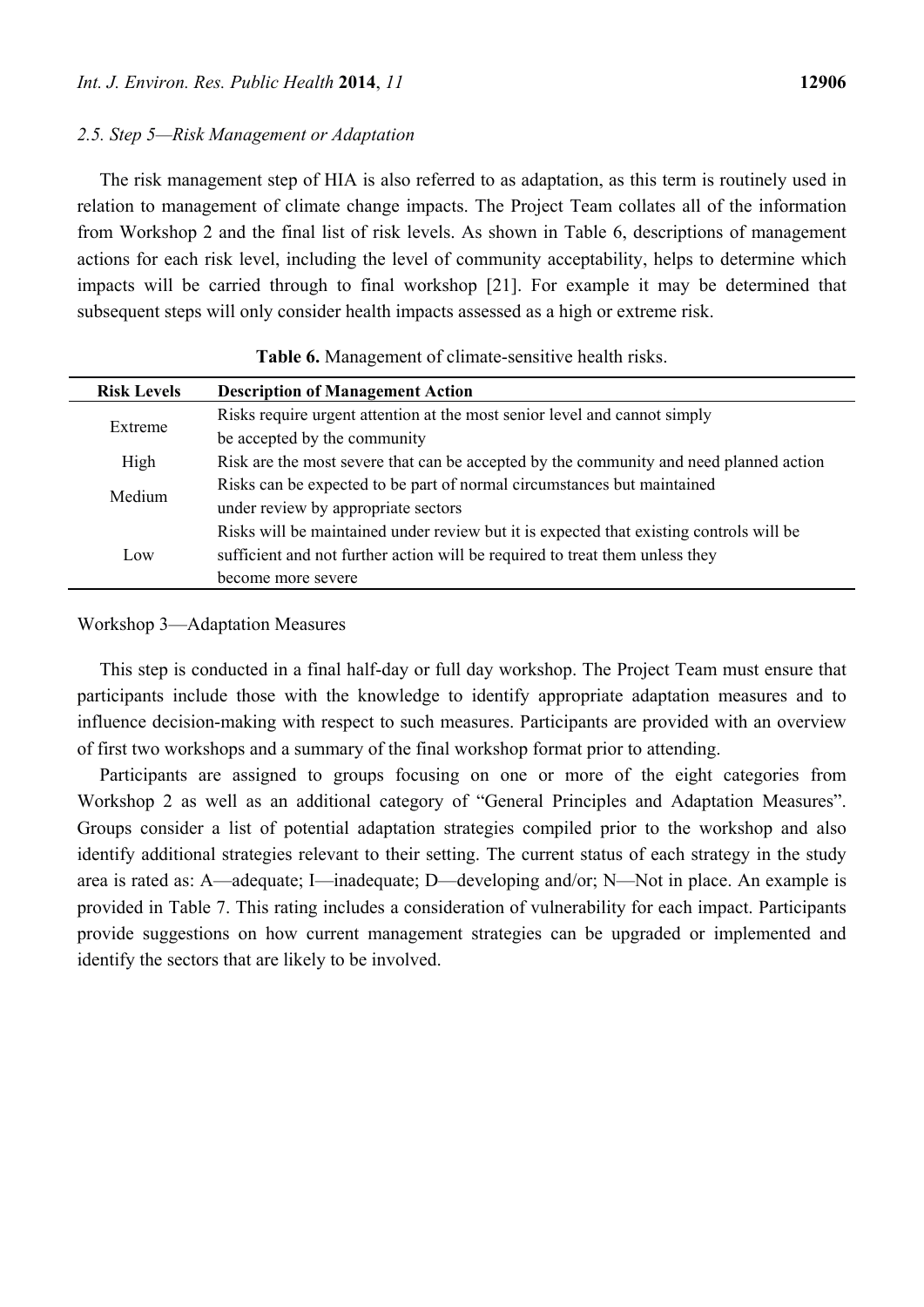# *Int. J. Environ. Res. Public Health* **2014**, *11* **12907**

| <b>Categories of Adaptation</b> |                                                   |     | What Is Our Capacity *-In General and for | <b>Suggestions for Implementation</b> | <b>Sectors</b>            |
|---------------------------------|---------------------------------------------------|-----|-------------------------------------------|---------------------------------------|---------------------------|
|                                 |                                                   |     | <b>Vulnerable Regions and Groups?</b>     | or Upgrading                          | <b>Involved</b>           |
| 1.                              | <b>Legislative or Regulatory</b>                  |     |                                           |                                       |                           |
|                                 | Cost sharing mechanisms for compensation and      | Ν   | Only private insurance                    | Appropriate upgrades of               | Treasury, Insurance       |
|                                 | adaptation initiatives.                           |     |                                           | procedures and assessments as         | Planning, Housing         |
|                                 | Regulations for minimum building standards to     | A   | Amend regulations as required             | climate change projections and        | Consumer Affairs,         |
|                                 | withstand extreme events in vulnerable regions.   |     |                                           | assessments dictate.                  | <b>Emergency Services</b> |
|                                 | Regulations regarding fire management, property   | A   | Amend regulations as required             |                                       |                           |
|                                 | management to reduce risk of injuries.            |     |                                           |                                       |                           |
|                                 | Mid to long-term strategies for land use planning | N   |                                           |                                       |                           |
|                                 | that accounts for likely impacts                  |     |                                           |                                       |                           |
| 2.                              | <b>Public Education &amp; Communication</b>       |     |                                           | Wider community engagement            | Communication             |
|                                 | Improvement in communicating risks of extreme     | I/D | Continued improvement and greater         | needed                                | Health                    |
|                                 | events to vulnerable regions and groups.          |     | investment required.                      | Modern communication should be        | Local Government          |
|                                 | Education of measures to reduce risk of damage    |     |                                           | available to all                      |                           |
|                                 | or injuries                                       | D   | Coordination with Federal government      | (e.g., broadband)                     |                           |
|                                 | Evaluation of the effectiveness of                |     | is required.                              |                                       |                           |
|                                 | educational materials.                            |     |                                           |                                       |                           |
| 3.                              | <b>Surveillance and Monitoring</b>                |     |                                           | Access to GP data                     | Health, Planning,         |
|                                 | Standardization of information collected after    |     | Long-term follow up is not adequate       | Up to date environmental and          | Environment,              |
|                                 | disasters to more accurately measure morbidity    |     | Hospital morbidity data is okay           | population forecasts                  | Climate Research          |
|                                 | and mortality.                                    |     |                                           | Monitoring needs upgraded as          | <b>Emergency Services</b> |
|                                 | Evaluation of responses and health outcomes of    |     |                                           | required                              | Insurance industry        |
|                                 | extreme events.                                   |     |                                           |                                       |                           |

| Table 7. Working table 7: Potential adaptation strategies for extreme events (excluding heatwaves). |
|-----------------------------------------------------------------------------------------------------|
|                                                                                                     |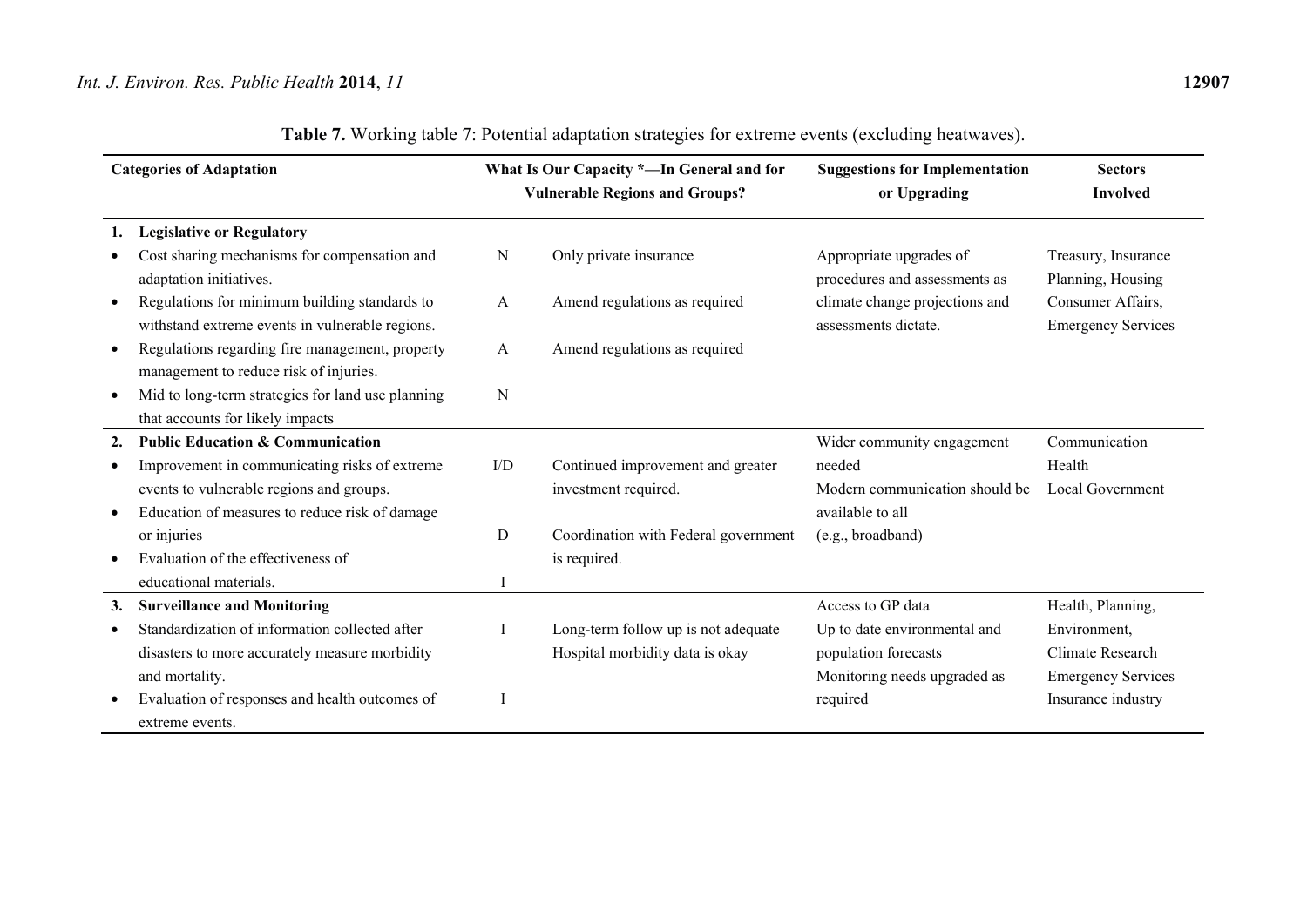# *Int. J. Environ. Res. Public Health* **2014**, *11* **12908**

|           | <b>Categories of Adaptation</b>                   |     | What Is Our Capacity *-In General and for | <b>Suggestions for Implementation</b> | <b>Sectors</b>      |
|-----------|---------------------------------------------------|-----|-------------------------------------------|---------------------------------------|---------------------|
|           |                                                   |     | <b>Vulnerable Regions and Groups?</b>     | or Upgrading                          | <b>Involved</b>     |
| 4.        | <b>Ecosystem Intervention</b>                     |     |                                           | Upgrade as needed                     | Environment         |
| $\bullet$ | Monitor the effects of altered land use on        | A   |                                           | Mostly mitigation but needs to        | Agriculture         |
|           | vulnerability to extreme weather events.          |     |                                           | address adaptation and prediction     | Research            |
|           |                                                   |     |                                           |                                       | Water, Planning     |
| 5.        | <b>Infrastructure Development</b>                 |     |                                           |                                       |                     |
| $\bullet$ | Create or enhance emergency management—           | I/D | North-west seen as vulnerable             | Emergency system needs to             | Emergency Services, |
|           | communication, preparation, training, volunteer   |     |                                           | expand to cope with more              | Health, Local Gov't |
|           | recruitment, emergency response coordination,     |     |                                           | frequent and more severe              | Planning, Water     |
|           | resource allocation.                              |     |                                           | extreme events                        | Energy, Transport   |
| $\bullet$ | Mapping of potential risks from extreme events-   | I/D | All understood to some extent             |                                       |                     |
|           | location of hazardous facilities, vulnerable      |     |                                           |                                       |                     |
|           | properties/people.                                |     |                                           |                                       |                     |
| $\bullet$ | Land use planning and management to minimize      | I/D | Need to highlight the necessity to        |                                       |                     |
|           | impacts from cyclones, flooding and fire          |     | Treasury to upgrade infrastructure as     |                                       |                     |
|           | (protective structures, controlled burning).      |     | necessary.                                |                                       |                     |
| 6.        | <b>Technological or Engineering</b>               |     |                                           |                                       |                     |
| $\bullet$ | Improvement of systems to provide early and       | D/A | Systems are in place                      | Expand resources as required          | Climate             |
|           | accessible warning to the populations most likely |     | The main issues are access to             |                                       | Research            |
|           | to be affected.                                   |     | information and the community             |                                       | Building            |
| $\bullet$ | Modification of building codes for structures in  |     | response to early warning systems.        |                                       | Health              |
|           | vulnerable areas.                                 |     |                                           |                                       |                     |

**Table 7.** *Cont.*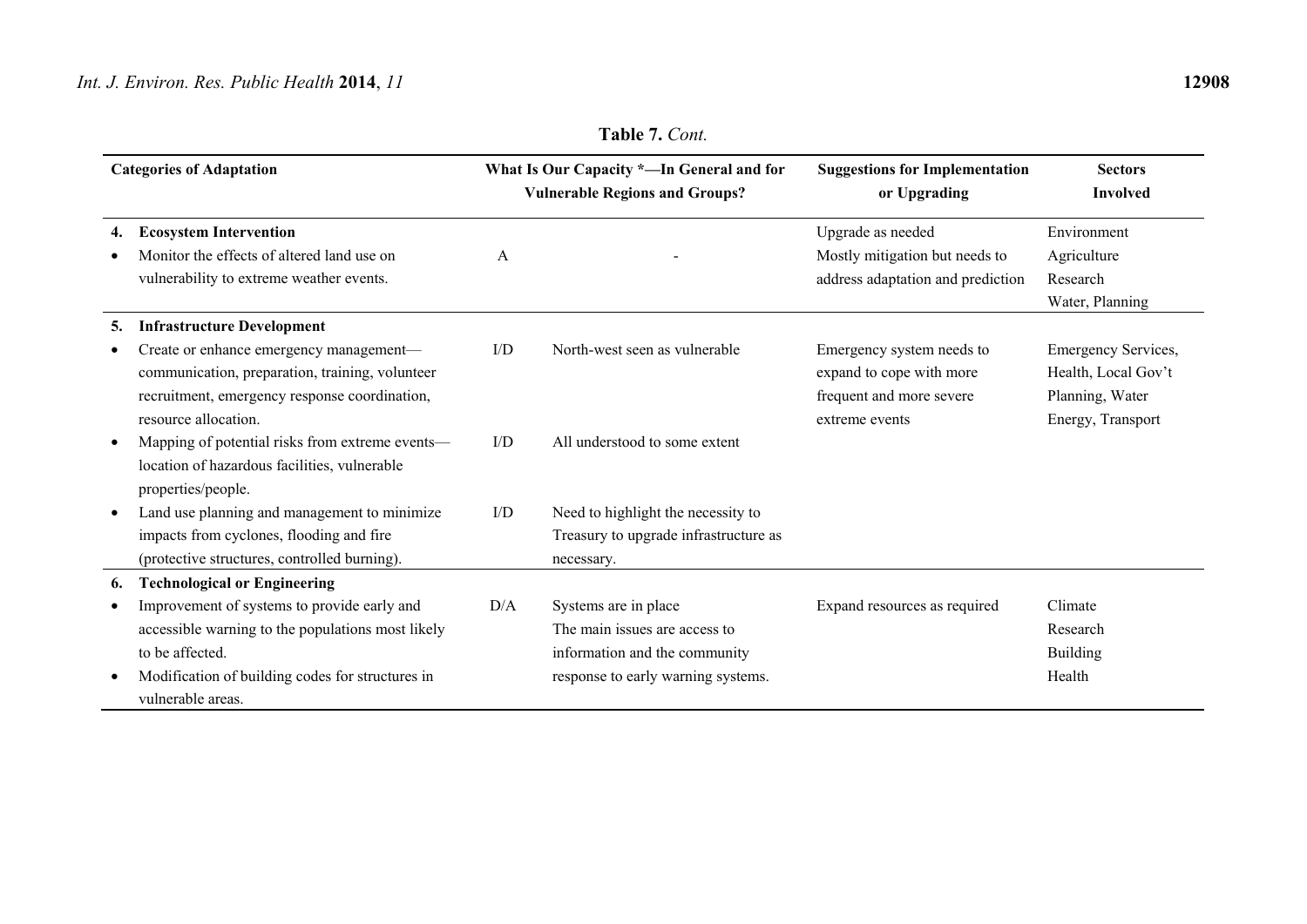|           | <b>Categories of Adaptation</b>                                                                        |            | What Is Our Capacity *—In General and for<br><b>Vulnerable Regions and Groups?</b> | <b>Suggestions for Implementation</b><br>or Upgrading | <b>Sectors</b><br><b>Involved</b>   |
|-----------|--------------------------------------------------------------------------------------------------------|------------|------------------------------------------------------------------------------------|-------------------------------------------------------|-------------------------------------|
|           | <b>Health Intervention</b><br>Improved training programmes and information<br>on emergency management. | A          | Enhance responses to rural and<br>regional areas                                   | Continue development                                  | Health<br><b>Emergency Services</b> |
|           | <b>Research/Information</b>                                                                            |            |                                                                                    |                                                       |                                     |
|           | Regional assessments of vulnerability to extreme                                                       | All either |                                                                                    |                                                       | Whole of Government                 |
|           | events.                                                                                                | I or D     |                                                                                    |                                                       | Health                              |
|           | Regional identification of vulnerable communities                                                      |            |                                                                                    |                                                       | Research                            |
|           | and individual.                                                                                        |            |                                                                                    |                                                       | Climate                             |
|           | Evaluate effectiveness of early                                                                        |            |                                                                                    |                                                       | Local Gov't                         |
|           | warning systems.                                                                                       |            |                                                                                    |                                                       | Indigenous                          |
| $\bullet$ | Further development of early warning systems—                                                          |            |                                                                                    |                                                       |                                     |
|           | tropical cyclones, fires, droughts.                                                                    |            |                                                                                    |                                                       |                                     |
|           | Modelling of affected regions                                                                          |            |                                                                                    |                                                       |                                     |

**Table 7.** *Cont.* 

Notes:  $* A = \text{adequate}, I = \text{indequate}, D = \text{developing}, N = \text{not in place}.$  Excerpt from [12].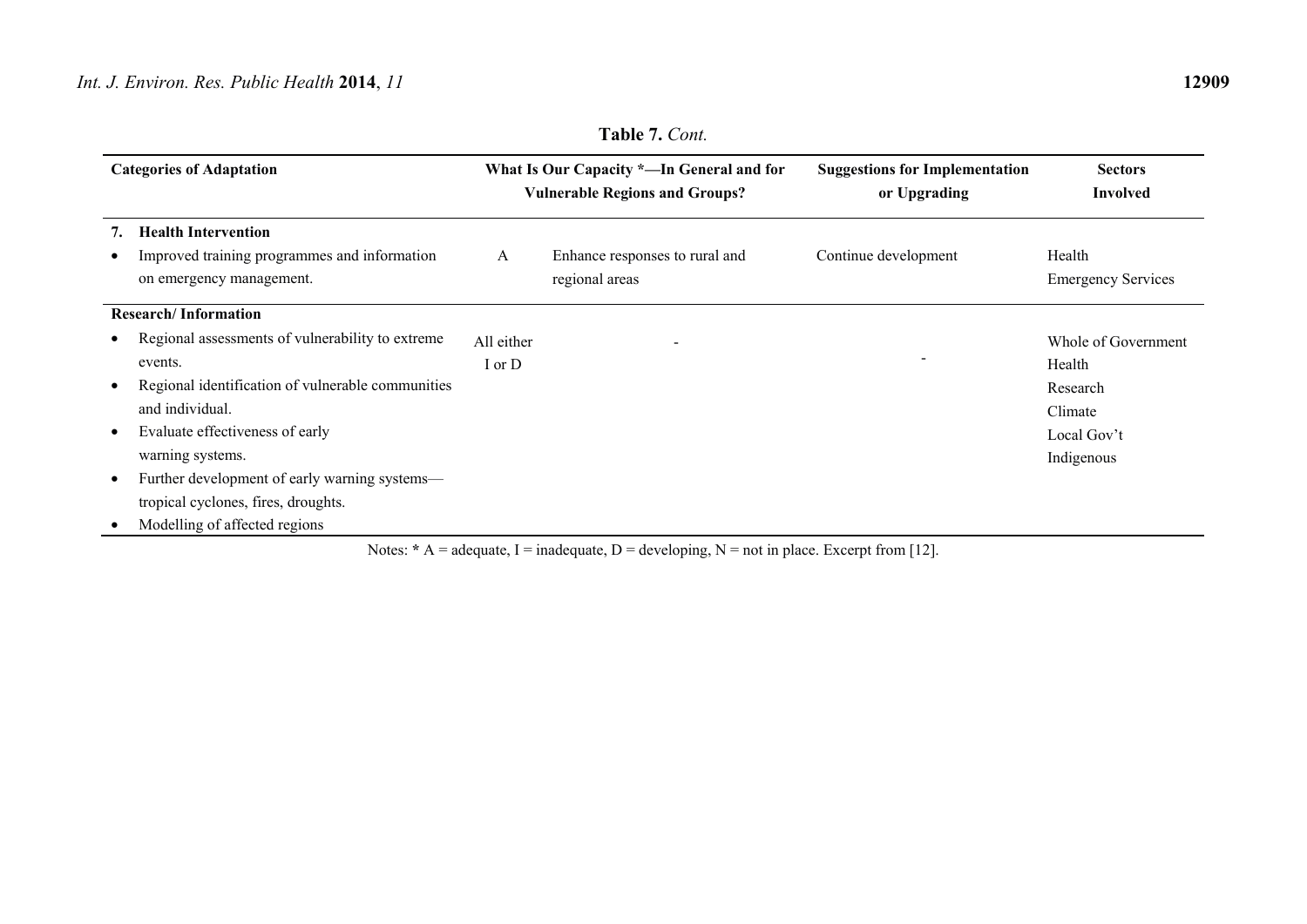Selected examples from the WA study of potential adaptation categories related to the direct physical impacts of extreme tropical cyclones, storms, floods and bushfires are provided in Table 7 [12]. As heatwaves posed a higher level of risk than other extreme events they were considered separately in the WA study. Similar adjustments to the suggested categories can be made for the specific locations as deemed necessary. Readers are referred to the WA study [12] and the guide [13] for examples of potential adaptation strategies in the other categories. Each group presents their results in a plenary session. This is a critical step as it disseminates information across traditional sectors and highlights potential synergies, conflicts or unintended consequences of proposed adaptation strategies.

#### *2.6. Step 6: Decision-Making*

It is recommended that a final "Climate Change and Health Adaptation Strategies Report" is disseminated to all participants and key decision-makers responsible for the implementation of the potential adaptation strategies. The report should include an overview of the process and a summary of key outcomes including:

- A clear health impact statement including the final risk rankings and vulnerabilities
- Key adaptation actions, especially for priority risks and vulnerable groups

It is recommended that adaptation strategies are provided in a summary table with impacts ordered from the highest to lowest level of risk. An example from the WA study, in which heatwaves were assessed as an extreme risk level, is shown in Table 8 [12]. This table is completed for each of the eight categories of adaptation. The process is repeated for other impacts, with a clear distinction made between different risk levels.

| <b>Strategies</b>                                                     | <b>Actions</b>           | <b>Lead Government</b>    | <b>Support Agencies</b> |  |  |  |  |  |  |
|-----------------------------------------------------------------------|--------------------------|---------------------------|-------------------------|--|--|--|--|--|--|
|                                                                       |                          | <b>Agencies</b>           |                         |  |  |  |  |  |  |
| <i>Heatwaves: Risk Level = Extreme</i>                                |                          |                           |                         |  |  |  |  |  |  |
| <b>Legislative or regulatory</b>                                      |                          |                           |                         |  |  |  |  |  |  |
| Heat Event Response Plan                                              | Extend state emergency   | Health,                   | Housing                 |  |  |  |  |  |  |
|                                                                       | plan to include          | <b>Emergency Services</b> | Planning                |  |  |  |  |  |  |
|                                                                       | heatwaves                |                           | Aged Care               |  |  |  |  |  |  |
| Limit power use in                                                    | Sectors to discuss       | Energy, Health            | Planning                |  |  |  |  |  |  |
| emergency periods                                                     | feasibility              |                           | <b>Local Government</b> |  |  |  |  |  |  |
| Regulations for minimum                                               | Expand energy star       | Housing, energy           | Building industry       |  |  |  |  |  |  |
| energy efficiencies in homes                                          | codes to existing homes. |                           | <b>Businesses</b>       |  |  |  |  |  |  |
| 2. Public education and communication (complete for all 8 categories) |                          |                           |                         |  |  |  |  |  |  |

**Table 8.** Potential Adaptation Strategies and Action Plan for Heatwaves.

Table 8 summarises the key information with respect to risk, potential actions and the responsible sectors. Resulting recommendations should include:

• Strategic Direction—incorporation of climate change adaptation strategies into key sustainable development and health plans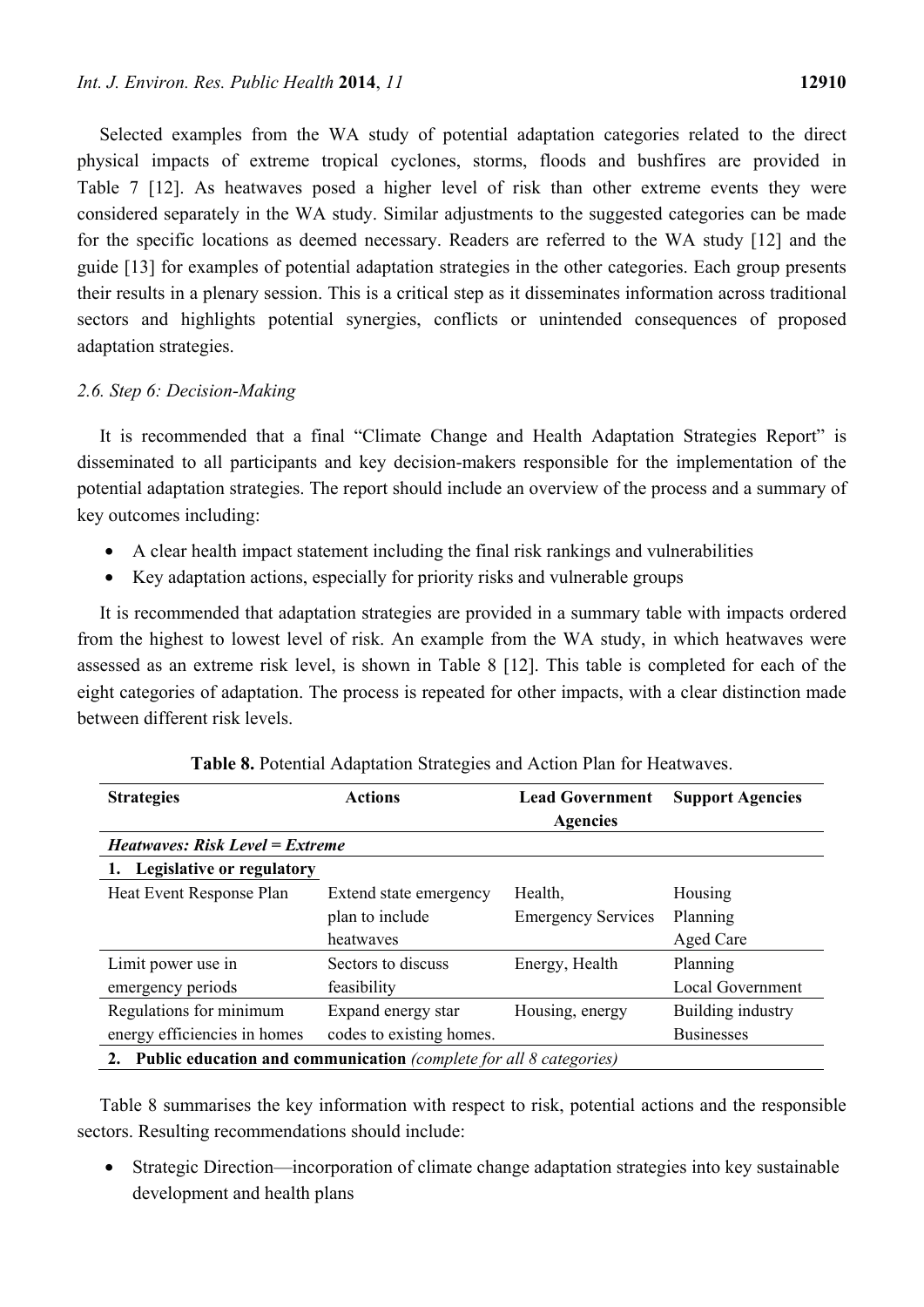- Government Responses—identify lead and support stakeholders particularly with respect to high risk impacts and ensure that high level management are aware of the report and the role of their sector in ensuring appropriate responses to climate change. The health sector should take a lead role by increasing cross-sectoral awareness of connections between health and climate and encouraging appropriate actions to protect the health of the community.
- Community Involvement—education programs regarding the potential health impacts of climate change and the key role of local government or councils with respect to community education.
- Key Activities/Projects—outline the specific projects required. Include cross-cutting measures that have the potential to affect multiple impacts or reduce multiple vulnerabilities. Highlight the potential need for more detailed assessment by other sectors with respect to their role in addressing high priority health risks.

If the project team has access to information that provides an indication of costs associated with recommendations this can also be included in the final report.

### **3. Discussion**

The process presented here is intended to assist stakeholders who wish to undertake a HIA of climate change in their region. The use of the established HIA framework complemented with terminology and tools designed specifically for the issue of climate change provides users with a solid foundation to tackle a complex and sometimes overwhelming issue. In particular, the series of working tables incorporate background information on climate and health that provide the Project Team with a significant level of support to direct and plan a HIA of climate change.

It is clear that the effect of climate change on the health and well-being of people in different locations will be highly variable and to that end, users are encouraged to amend aspects of the process as required. Such adjustments can be considered throughout the process, but should ideally be addressed during the scoping step. The feasibility and effectiveness of adaptation strategies will also be strongly influenced by local circumstances and the delivery of many strategies will sit outside the realm of the health sector. Application of the process to different settings will raise specific questions or suggestions for improvements which are welcomed by the authors.

Use of the framework in several locations has highlighted that limitations in the current state of knowledge can hinder the ability to assess the extent of health impacts related to climate change. This limitation is more a reflection of the complexity of the relationships between climate and health, as well as resource and data limitations, than the framework itself. The identification of gaps in current knowledge is an important outcome of the process that can help to direct future research and data collection. A potential limitation of the process is that workshop participants may not be aware of all relevant information required for a thorough assessment. This limitation is minimised by careful selection and recruitment of the workshop participants. In addition, if participants in the first workshop believe that key stakeholders are absent, further recruitment by the Project Team is possible. Disseminating the interim and final reports to as broad an audience as possible also helps to identify other information that should be considered.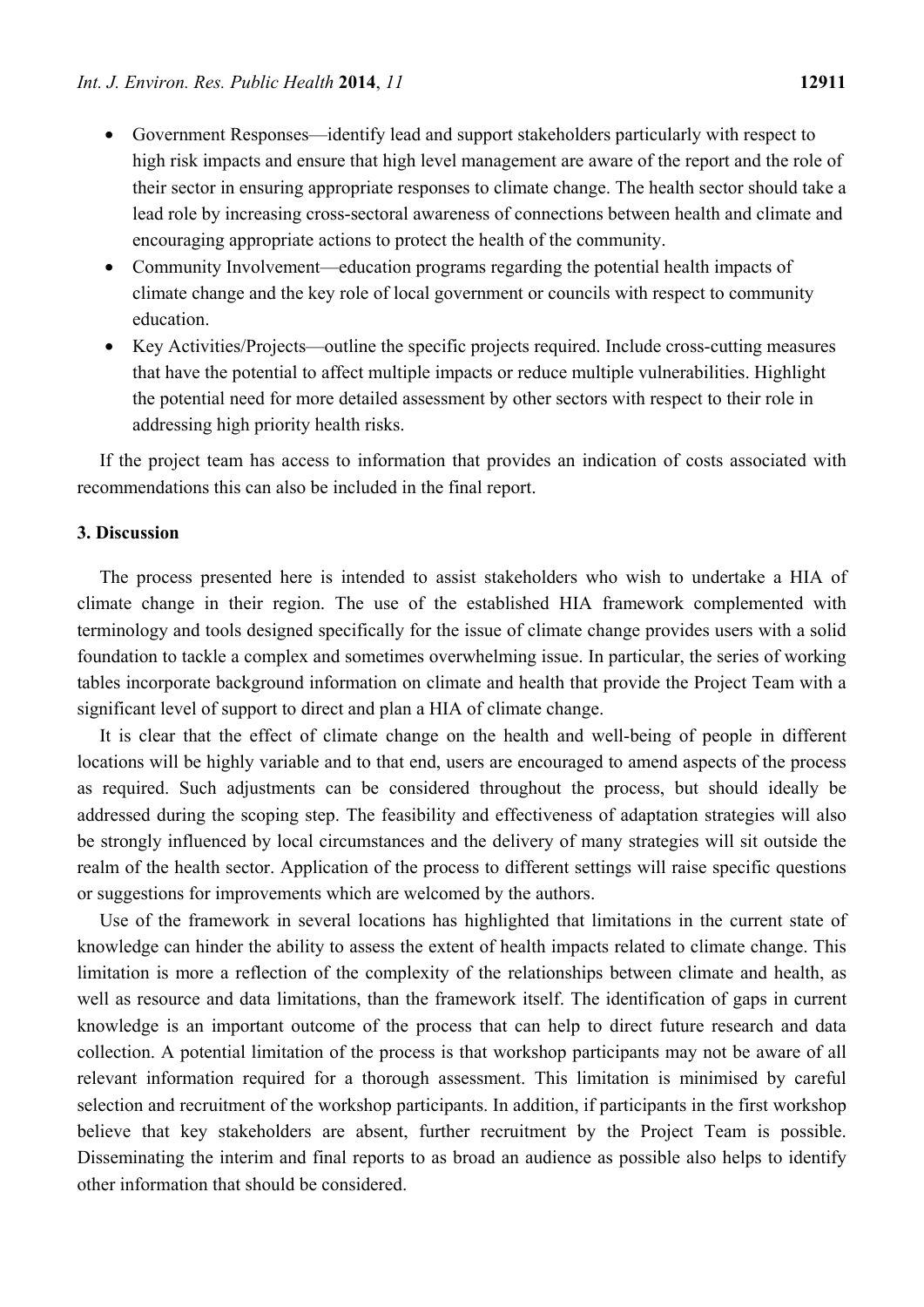The requirement for inclusion of stakeholders from multiple disciplines can prove challenging, particularly the need for attendance at up to three workshops. It is envisaged that as the framework is applied to various locations, dissemination of the results provides other Project Teams with the opportunity to review outcomes with respect to their own location and circumstances. This information could potentially reduce the time required for workshops and enable alternative formats such as webinars or virtual workshops. The balance between information needs and available resources and expertise will need to be a key consideration of the Project Team.

The process is intended to inform decision-making on adaptation planning to address health impacts of climate change. While the final report is critical in terms of communicating the key findings, the interactions between multiple stakeholders that occur throughout the process are paramount. The advances in understanding across multiple sectors of the interactions between people, the environment and climate can result in management improvements across a range of issues.

#### **4. Conclusions**

There is widespread agreement that human health and well-being will be influenced by climate change in many ways. It is apparent that an effective response to health impacts of climate change will require the involvement of multiple sectors. Processes that encourage a collaborative approach will contribute to more effective and sustainable management plans that protect the health and well-being of current and future generations. The application of tools tailor-made for climate change, within a HIA framework, supports the need for a collaborative approach. The final recommendations are intended to ensure that decision-makers, who are often required to weigh up multiple factors and interests, integrate evidence regarding health outcomes of climate change into their decision-making process.

Climate change adaptation will evolve over the coming decades and it is important that as new evidence and experiences emerge, these are incorporated into planning processes. It is envisaged that the application of this framework will assist communities, governments and decision-makers to develop short, medium and long term plans to protect and improve human health and well-being in the face of a changing climate.

#### **Acknowledgments**

The authors acknowledge the contributions made by participants in all workshops where the framework has been applied.

#### **Author Contributions**

Helen Brown, Jeffery Spickett and Dianne Katscherian were all involved in the development and application of the framework in a number of settings. All authors were involved in the preparation of the manuscript.

#### **Conflicts of Interest**

The authors declare no conflict of interest.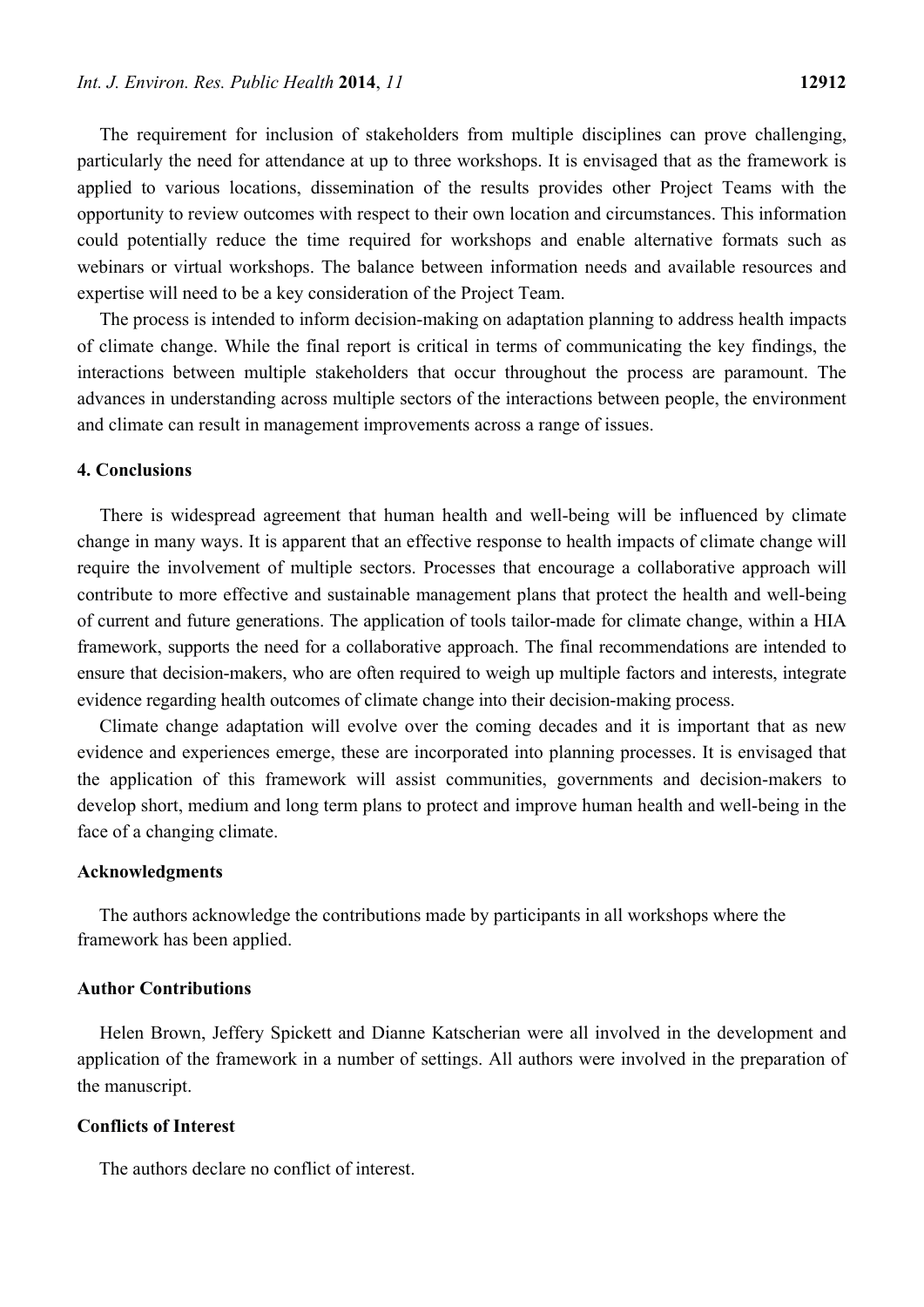## **References**

- 1. Confalonieri, U.; Menne, B.; Akhtar, R.; Ebi, K.; Hauengue, M.; Kovats, R.; Revich, B.; Woodward, A. Human health*.* In *Climate Change 2007: Impacts, Adaptation and Vulnerability*; Cambridge University Press: Cambridge, UK, 2007; pp. 391–431.
- 2. McMichael, A.; Haines, A. Global climate change: The potential effects on health. *BMJ* **1997**, *315*, 805–809.
- 3. McMichael, A.J.; Woodruff, R.E.; Hales, S. Climate change and human health: Present and future risks. *Lancet* **2006**, *367*, 859–869.
- 4. Fussel, H.; Klein, R. Climate change vulnerability assessments: An evolution of conceptual thinking. *Clim. Change* **2006**, *75*, 301–329.
- 5. Fussel, H.M. An updated assessment of the risks from climate change based on research published since the IPCC fourth assessment report. *Clim. Change* **2009**, *97*, 469–482.
- 6. World Health Organisation. *Gothenburg Consensus Paper*; WHO Regional Office for Europe: Copenhagen, Denmark, 1999; p. 4.
- 7. Harris-Roxas, B.; Harris, E. Differing forms, differing purposes: A typology of health impact assessment. *Environ. Impact Assess. Rev.* **2011**, *31*, 396–403.
- 8. National Academy of Sciences. *Improving Health in the United States: The Role of Health Impact Assessment*. National Academies Press: Washington, DC, USA, 2011.
- 9. Patz, J.; Campbell-Lendrum, D.; Gibbs, H.; Woodruff, R. Health impact assessment of global climate change: Expanding on comparative risk assessment approaches for policy making. *Annu. Rev. Public Health* **2008**, *29*, 27–39.
- 10. Spickett, J.T.; Brown, H.L.; Katscherian, D. Adaptation strategies for health impacts of climate change in Western Australia: Application of a health impact assessment framework. *Environ. Impact Assess. Rev.* **2011**, *31*, 297–300.
- 11. World Health Organisation. *Climate Change and Human Health Risks and Responses*; WHO: Geneva, Switzerland, 2003.
- 12. Spickett, J.; Brown, H.; Katscherian, D. *Health Impacts of Climate Change: Adaptation Strategies for Western Australia*; Government of Western Australia: Perth, Australia, 2007.
- 13. Spickett, J.; Katscherian, D.; Brown, H. Climate Change, Vulnerability and Health: A Guide to Assessing and Addressing the Health Impacts. Curtin University: Bentley, Australia, 2012. Available online: http://ehia.curtin.edu.au/local/docs/ClimateChangeHealthVulnerability Guidelines2012.pdf (accessed on 3 November 2014).
- 14. World Health Organisaton. *Preamble to the Constitution of the World Health Organization*; WHO: Geneva, Switzerland, 1948.
- 15. IPCC. *Climate Change 2007: Impacts, Adaptation and Vulnerability*; Cambridge University Press: Cambridge, UK, 2007; p. 976.
- 16. Harris, P.; Harris-Roxas, B.; Harris, E.; Kemp, L. *Health Impact Assessment: A Practical Guide*; UNSW Research Centre for Primary Health Care and Equity and NSW Health: Sydney, Australia, 2007.